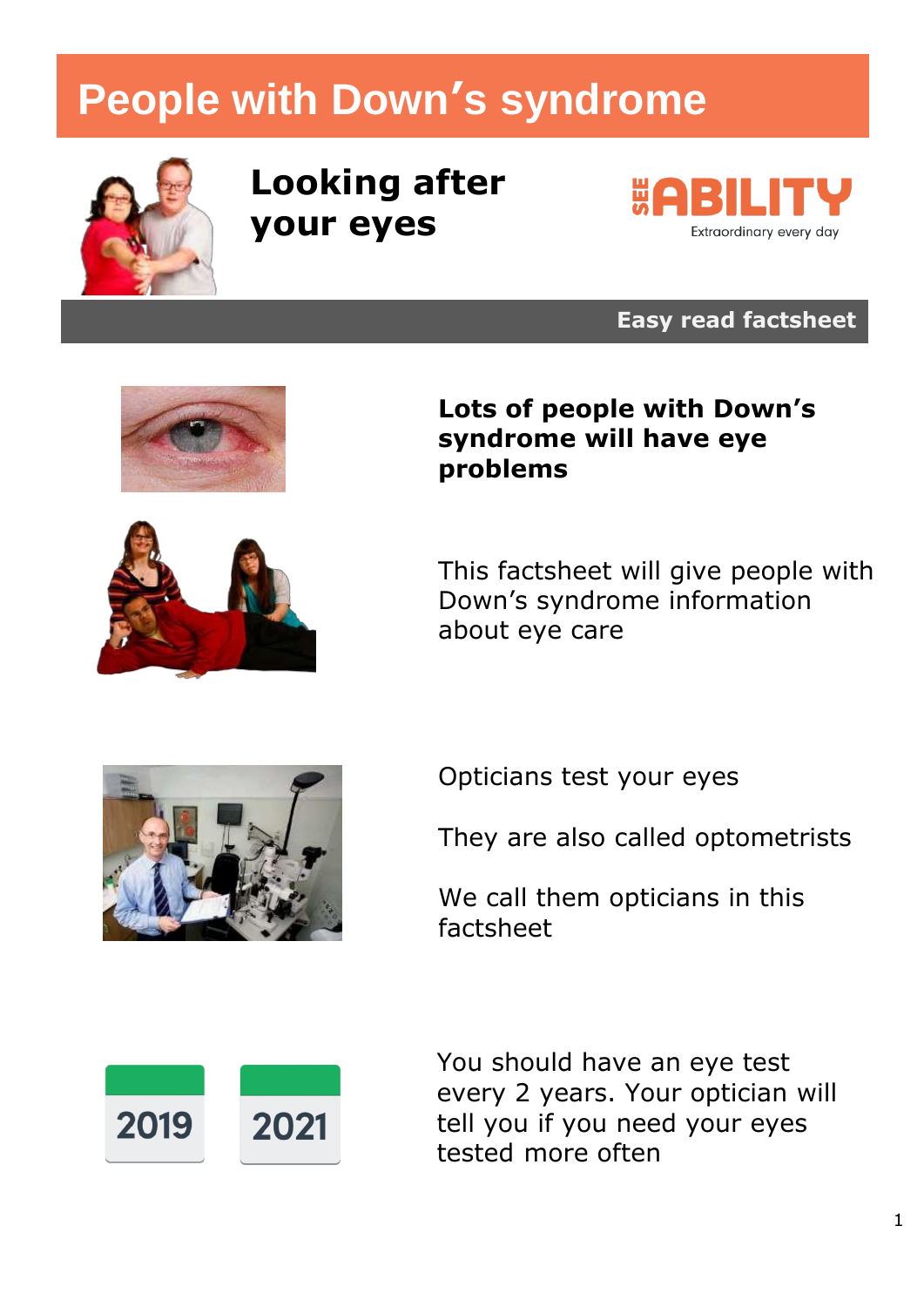

### **Everyone can have their eyes checked**

Having your eyes checked is called an eye examination, sight test or eye test. We will call it an eye test in this factsheet

You don't need to read or write to have an eye test

### **An eye test can find out if your eyes are healthy**

The optician will check for health problems like diabetes



You may have problems seeing things clearly



You may need glasses to see things clearly



The optician will check your eyesight and tell you if you need new glasses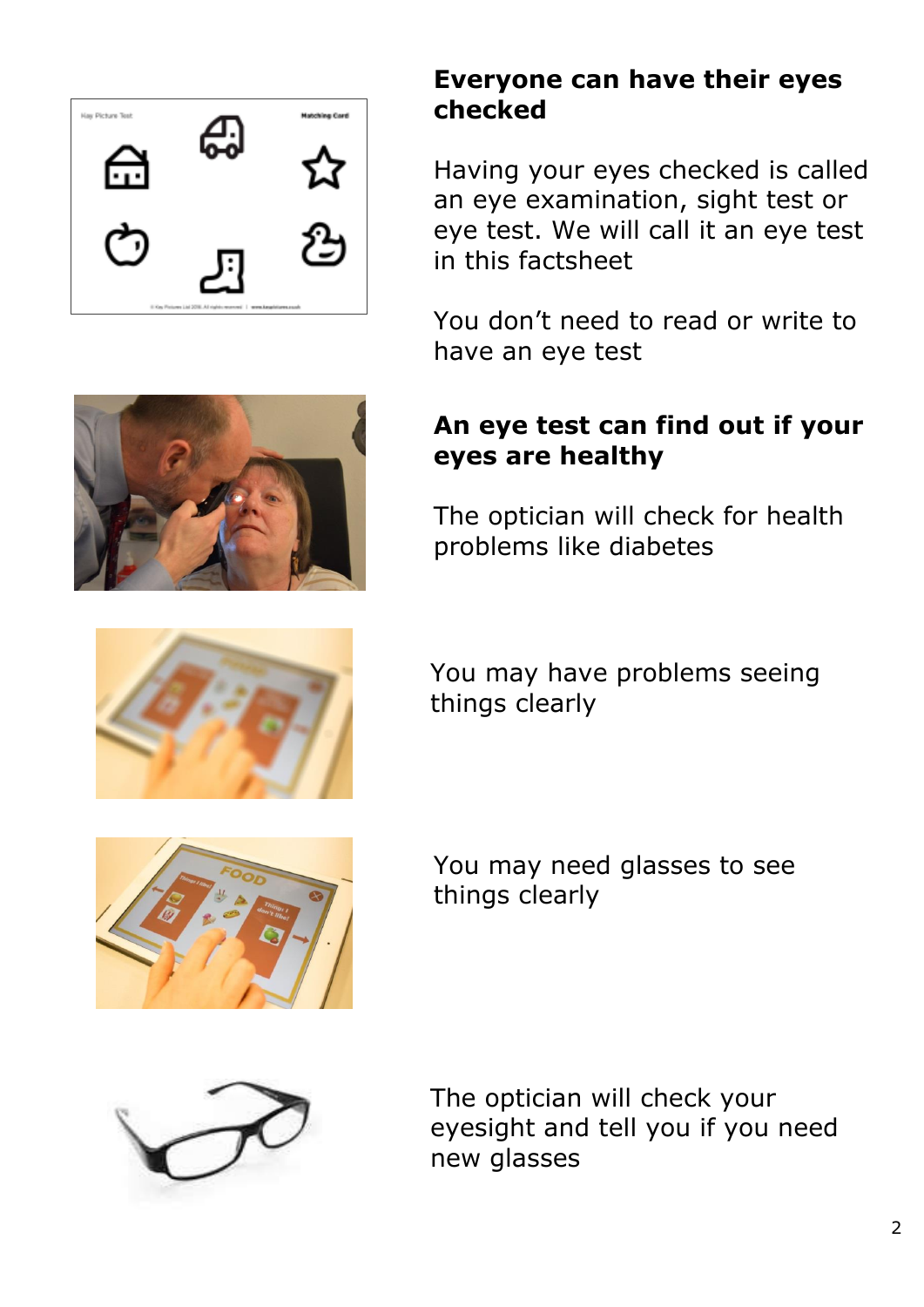

When choosing your glasses, ask if you can see a dispensing optician. A dispensing optician has extra training to help choose and fit glasses



Everybody needs frames that fit well and are comfortable



If you need glasses, the optician will measure your face to check your new glasses fit well



Your glasses should rest on your nose and fit well over your ears. You should be looking through the centre of the lens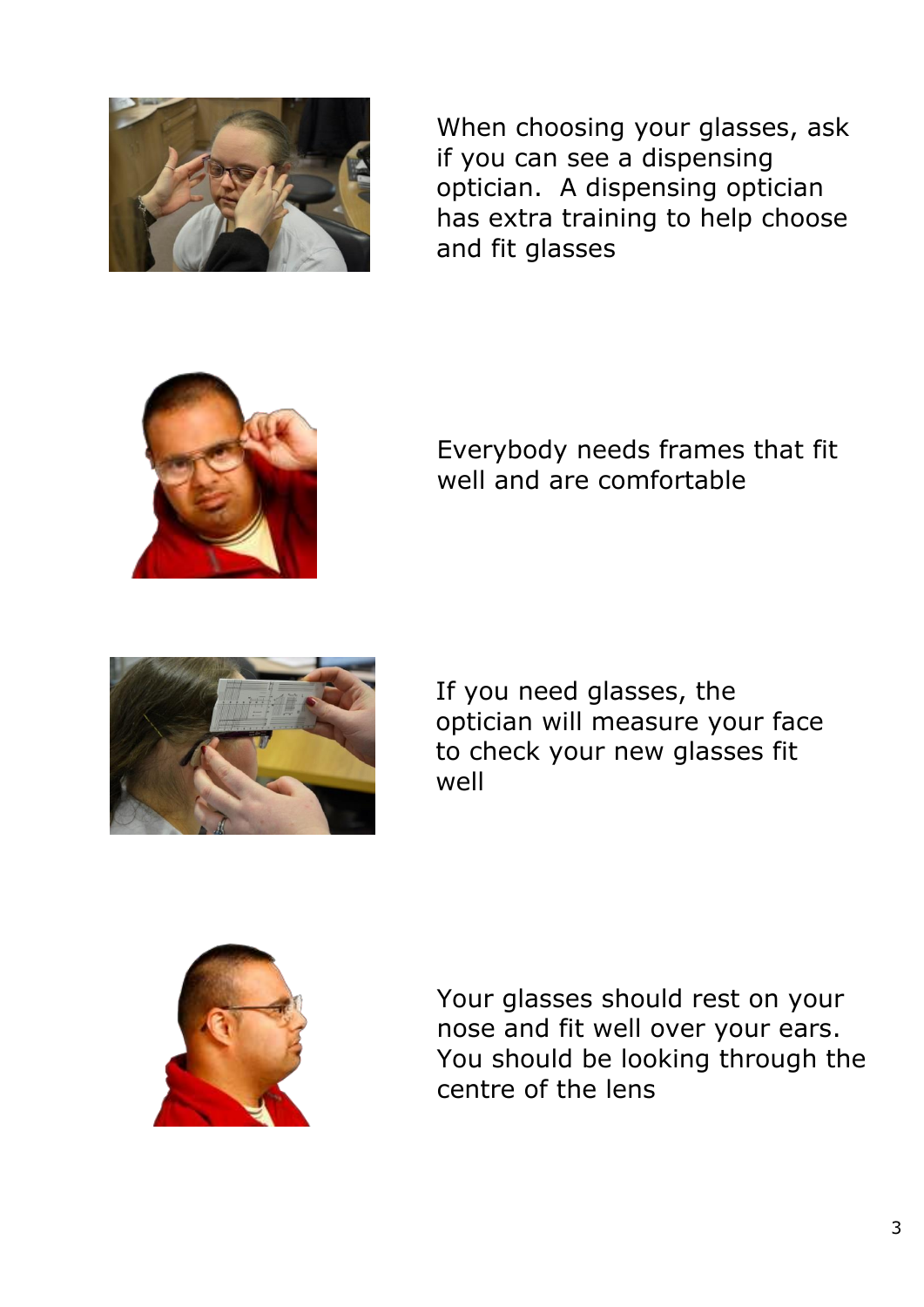

There are lots of frames that are very strong or very thin or flexible. These frames might fit your face better. You can ask your optician about this



If you wear a hearing aid your glasses should fit comfortably over your ear and hearing aid

Make sure you can see through the clear lens of your glasses

It can be easy to notice when glasses do not fit properly

### **There are different types of glasses to choose from**

You may need 2 pairs of glasses. One pair for seeing things close to you, and one pair for seeing things further away

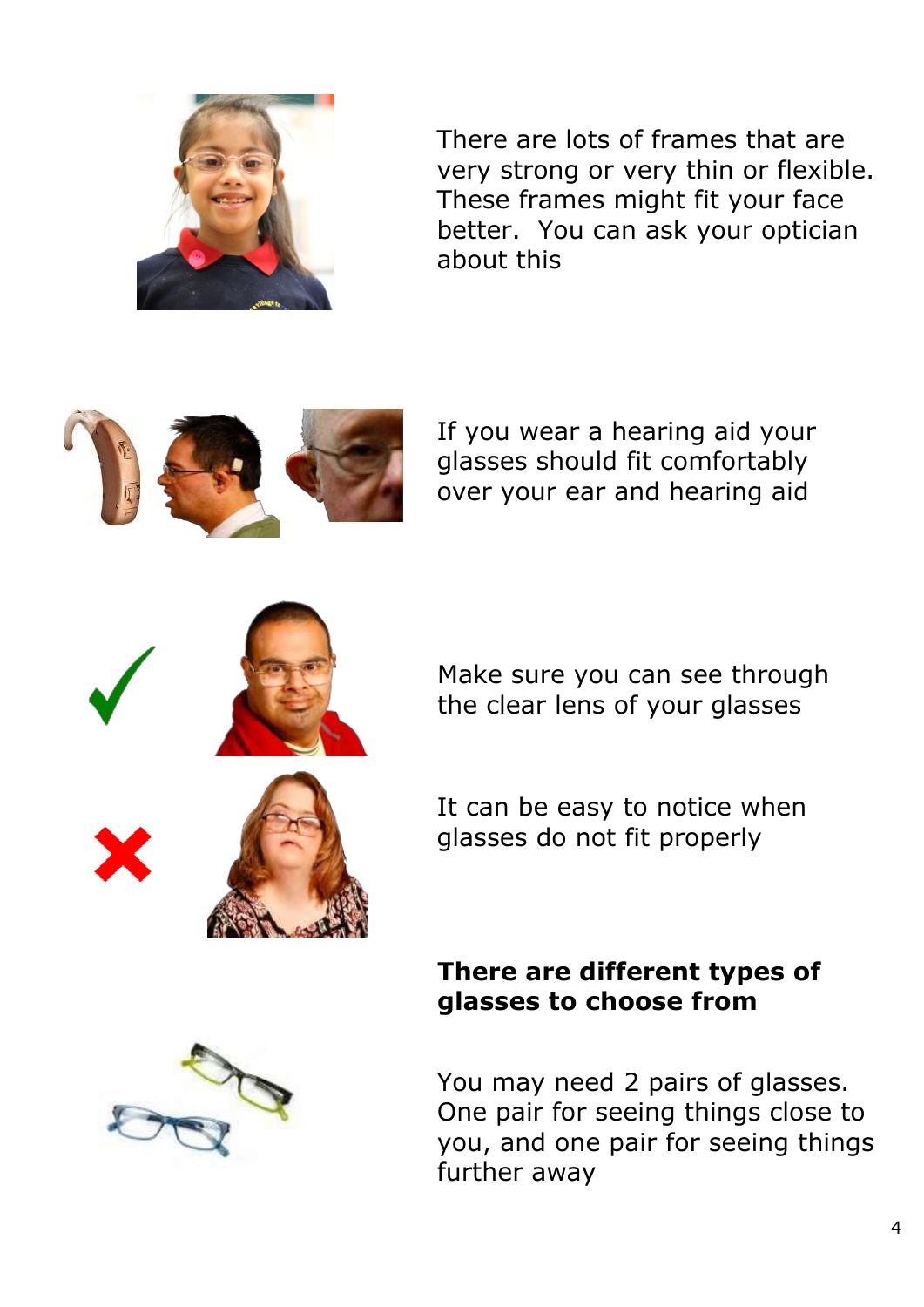Bifocals or varifocals are glasses that have special lenses

These lenses will help you see further away and close to you

You can get glasses that help you see clearly that are also sunglasses

Some glasses have lenses that go dark when the sun is out

### **Your optician can help you look after your glasses**

You can take your glasses back to your optician if they are not comfortable or you need to get them fixed

They often do small repairs for free

**People with Down's syndrome are more likely to have problems with their eyes**







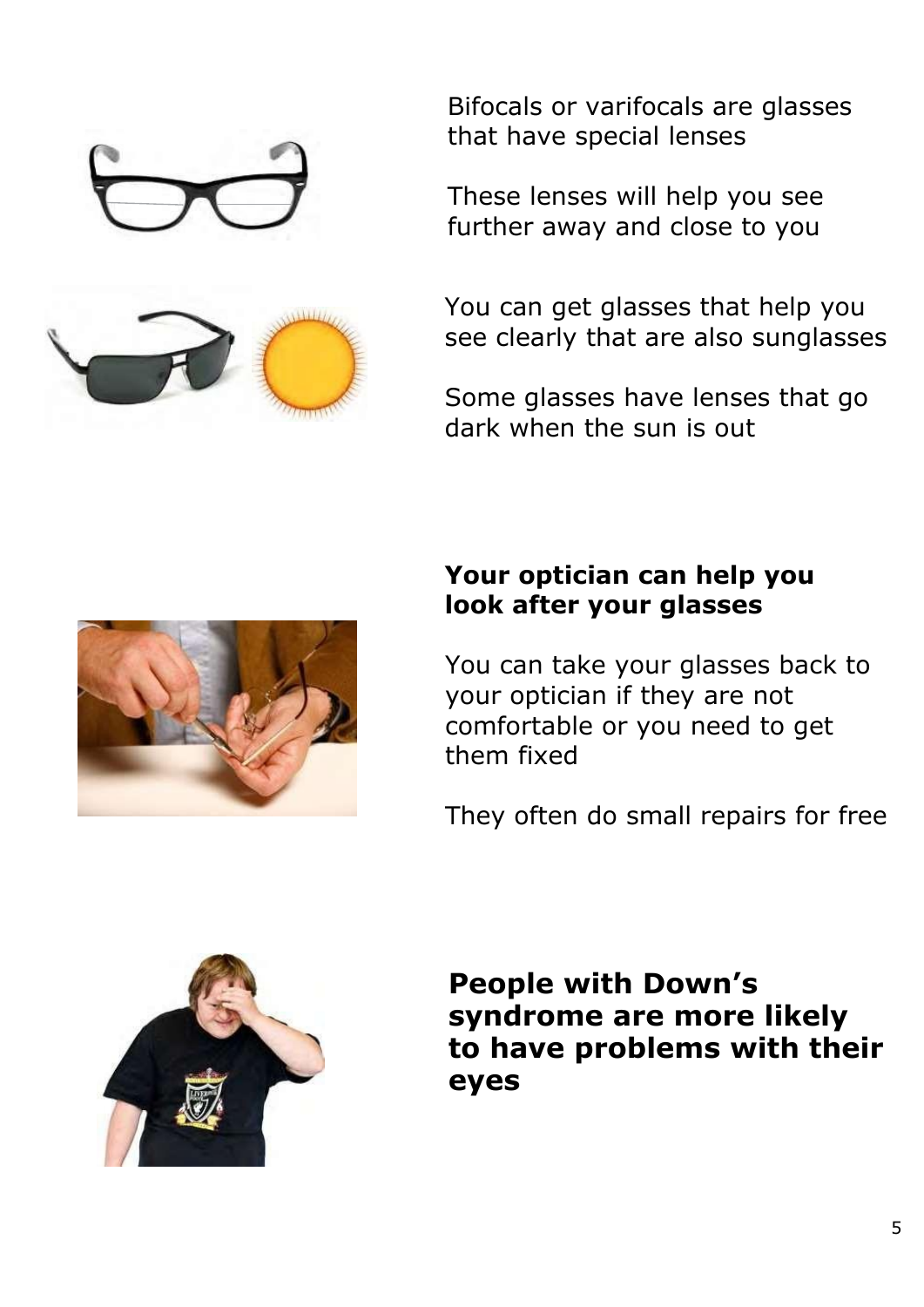

Here are some of the eye problems:

### **Blepharitis**

Some people with Down's syndrome get sore, crusty and itchy eye lids

This is called blepharitis

It can be painful and irritating

#### **Conjunctivitis**

Sometimes people may get a sore and itchy eye

This is called conjunctivitis

It can be painful and irritating

#### **Ask your optician, chemist or GP for help if you get sore eyes**



Blepharitis and conjunctivitis can make you want to rub your eyes a lot. This can make your eye worse

Hay fever and other allergies may make your eyes itch too

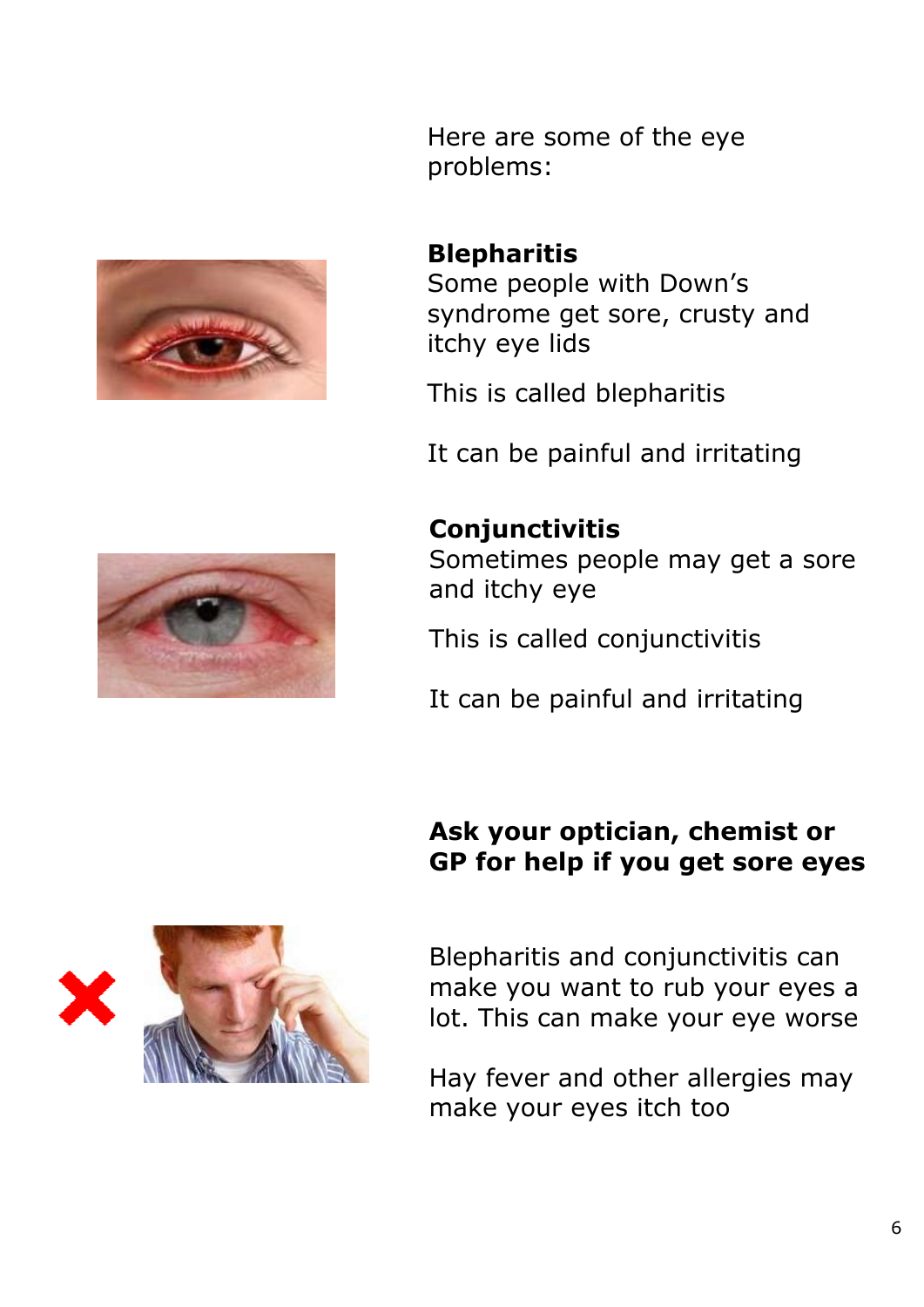



## **A Squint**

A squint is when your eyes do not move together when you are looking at something

Glasses can help you if you have a squint

If you have a squint it's important to wear your glasses

Talk to your optician if your squint gets worse



### **Cataracts**

A cataract is when the lens in your eye goes cloudy. You can get a cataract at any age

You can have a cataract in one eye or both eyes

Having a cataract makes your eyesight worse



People with Down's syndrome are more likely to have cataracts at a younger age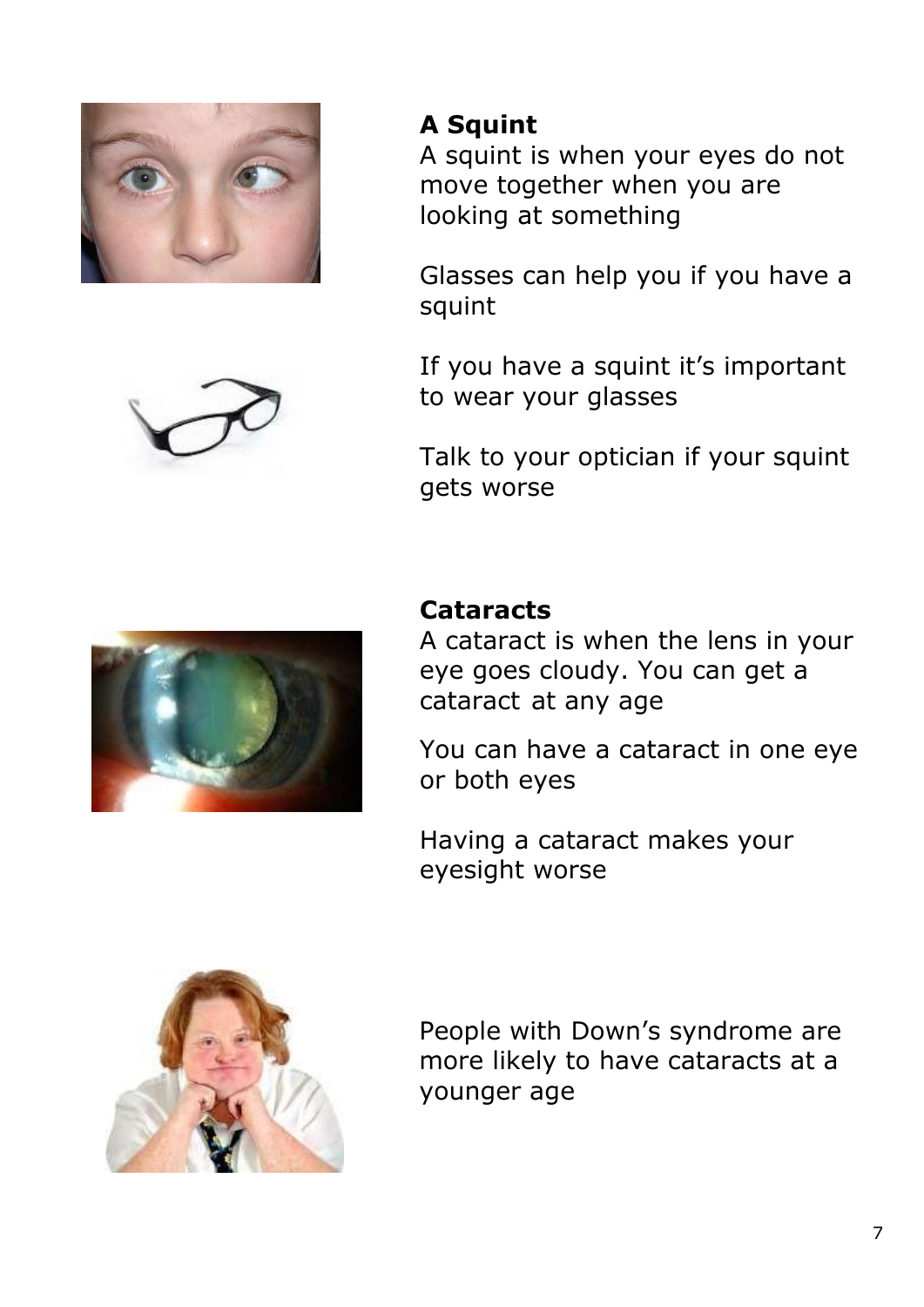

You or your supporters may notice a change in your eyesight

You or your supporters may notice if your eye is getting cloudy



Tell your optician if you think you might have a cataract. Your optician may arrange an appointment for you at the hospital. You can have an operation to fix your cataracts

### **We have two easy read factsheets about cataracts:**

**Cataracts** 

Having a cataract operation

These are on our website

**[www.seeability.org/looking](http://www.seeability.org/looking-after-your-eyes)[after-your-eyes](http://www.seeability.org/looking-after-your-eyes)**



# **Keratoconus**

Some people, with Down's syndrome have keratoconus

It looks like the eye in this photo

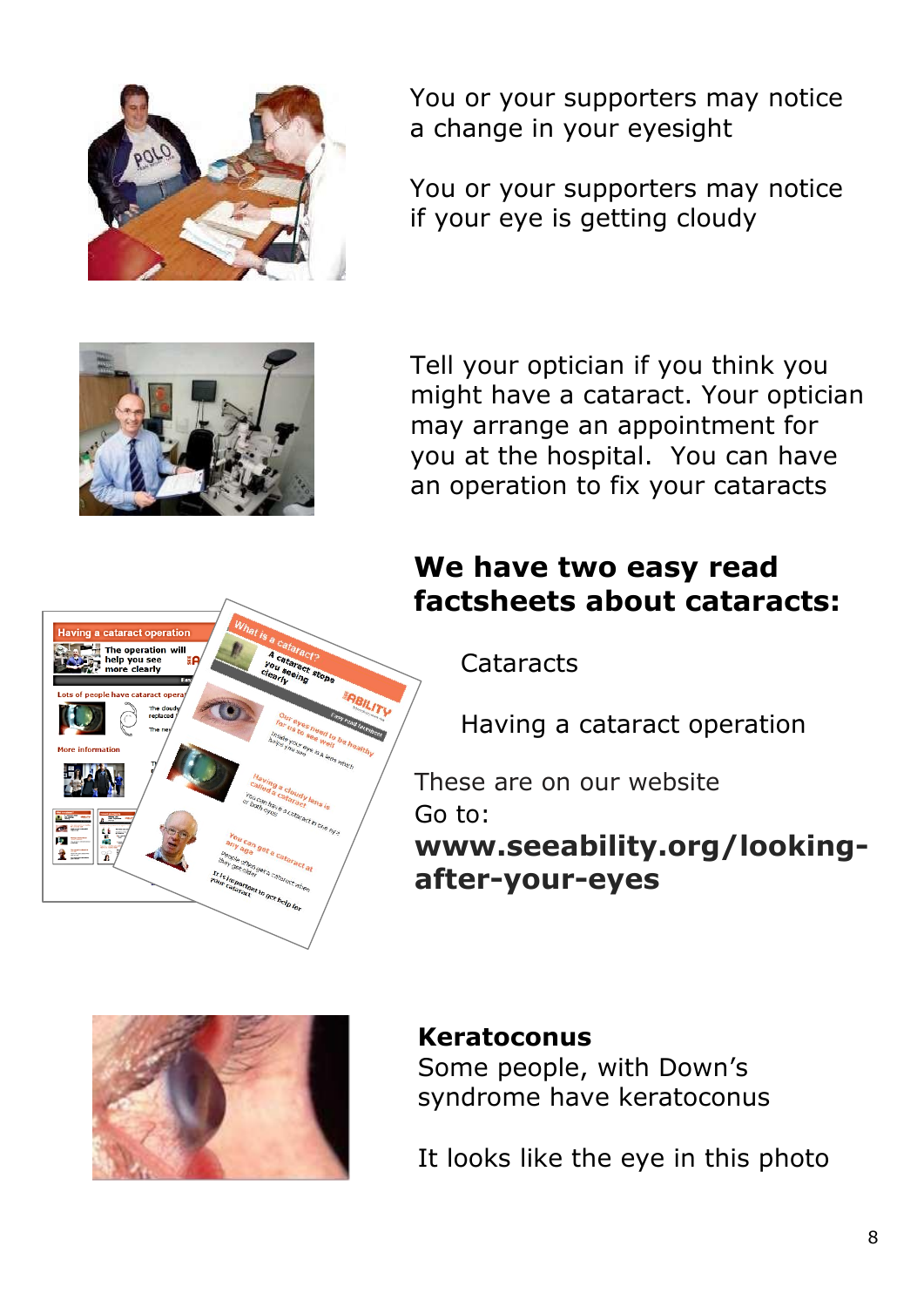

**If you have keratoconus:**

Your eyesight can get worse quite quickly



You may find it hard to see in bright light



Your eye may be itchy. Try not to poke or rub your eye



Wearing glasses can help



Wearing contact lenses can help